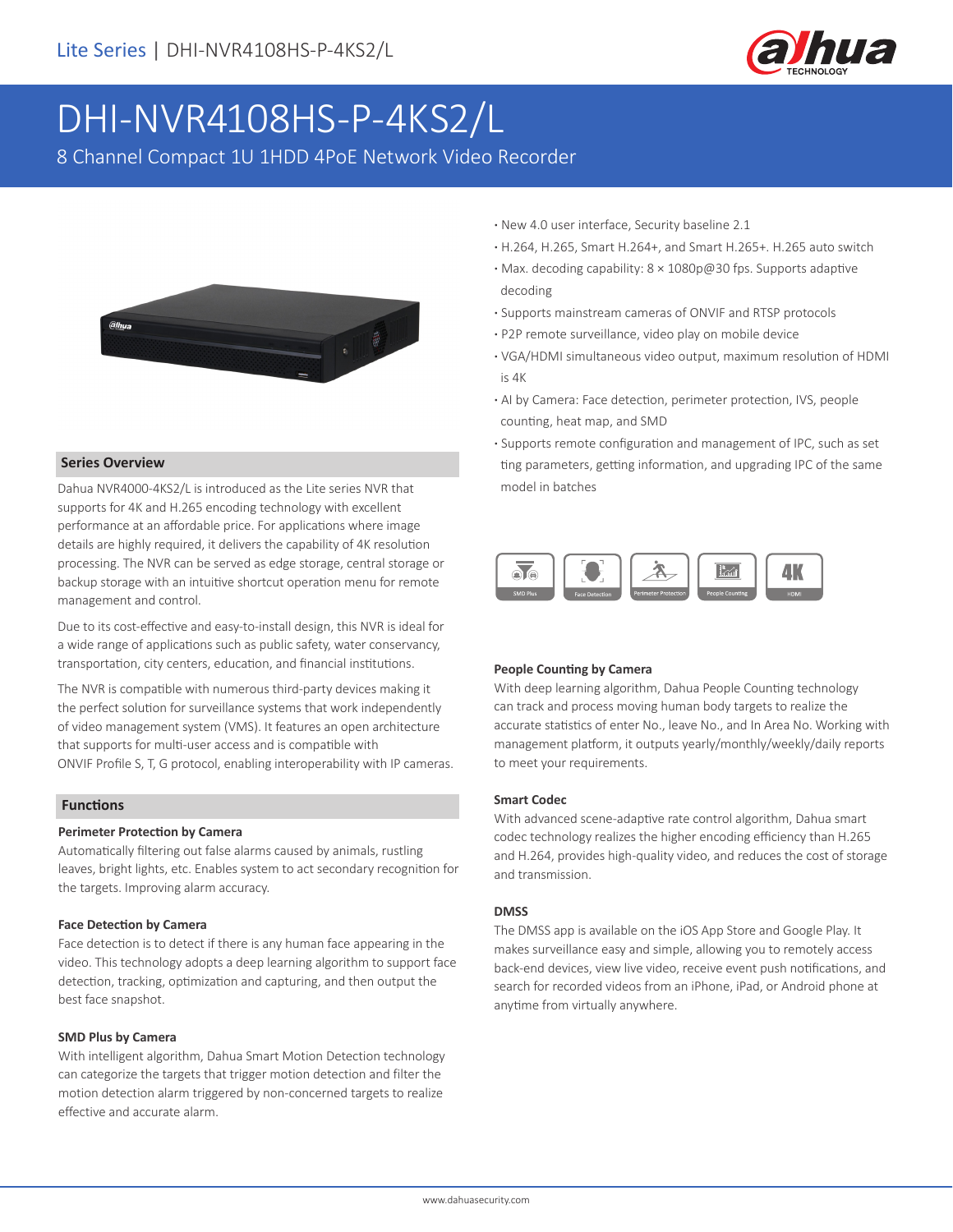# Lite Series | DHI-NVR4108HS-P-4KS2/L

### **Technical Specification**

| System                         |                                                                                                                                                                                                   |  |  |
|--------------------------------|---------------------------------------------------------------------------------------------------------------------------------------------------------------------------------------------------|--|--|
| <b>Main Processor</b>          | Industrial-grade embedded processor                                                                                                                                                               |  |  |
| OS                             | <b>Embedded Linux</b>                                                                                                                                                                             |  |  |
| Operation Interface            | Web/operating in local GUI                                                                                                                                                                        |  |  |
| Perimeter Protection by Camera |                                                                                                                                                                                                   |  |  |
| Performance                    | 8 channels                                                                                                                                                                                        |  |  |
| AI Search                      | Search for pictures by channel, time and event type                                                                                                                                               |  |  |
| Face Detection by Camera       |                                                                                                                                                                                                   |  |  |
| Performance                    | 4 channels                                                                                                                                                                                        |  |  |
| <b>Face Attributes</b>         | 6 attributes: Gender, age, glasses, expression, mouth<br>mask, and beard                                                                                                                          |  |  |
| AI Search                      | Search for pictures by channel, time and face attributes                                                                                                                                          |  |  |
| SMD Plus by Camera             |                                                                                                                                                                                                   |  |  |
| Performance                    | 8 channels                                                                                                                                                                                        |  |  |
| AI Search                      | Search by target classification (human, vehicle)                                                                                                                                                  |  |  |
| Video                          |                                                                                                                                                                                                   |  |  |
| <b>Access Channel</b>          | 8                                                                                                                                                                                                 |  |  |
| Network Bandwidth              | Access: 80 Mbps; Storage: 80 Mbps; Forward: 60 Mbps                                                                                                                                               |  |  |
| Resolution                     | 8MP; 6MP; 5MP; 4MP; 3MP; 1080p; 720p; D1                                                                                                                                                          |  |  |
| <b>Decoding Capability</b>     | 8 × 1080p@30 fps                                                                                                                                                                                  |  |  |
| Video Output                   | 1 × VGA output, 1 × HDMI output, supports<br>simultaneous video sources output for VGA and HDMI                                                                                                   |  |  |
| Multi-screen Display           | 1, 4, 8, 9 views                                                                                                                                                                                  |  |  |
| Third-party Camera<br>Access   | ONVIF; RTSP                                                                                                                                                                                       |  |  |
| Compression                    |                                                                                                                                                                                                   |  |  |
| Video                          | Smart H.265/H.265/Smart H.264/H.264/MJPEG                                                                                                                                                         |  |  |
| Audio                          | PCM/G711A/G711U/G726/AAC                                                                                                                                                                          |  |  |
| Network                        |                                                                                                                                                                                                   |  |  |
| Network Protocol               | HTTP; HTTPS; TCP/IP; IPv4/IPv6; UPnP; SNMP; RTSP;<br>UDP; SMTP; NTP; DHCP; DNS; IP Filter; DDNS; FTP; Alarm<br>Server; IP Search (Support Dahua IP camera; DVR; NVS;<br>etc.); P2P; auto register |  |  |
| <b>Mobile Phone Access</b>     | Android; iOS                                                                                                                                                                                      |  |  |
| Interoperability               | ONVIF(profile T/S/G); CGI; SDK                                                                                                                                                                    |  |  |
| <b>Browser</b>                 | Chrome; IE9 or later; firefox                                                                                                                                                                     |  |  |
| Record Playback                |                                                                                                                                                                                                   |  |  |
| Multi-channel Playback         | Up to 8 channels for playback                                                                                                                                                                     |  |  |
| <b>Record Mode</b>             | Manual record; alarm recording; SMD recording; smart<br>recording                                                                                                                                 |  |  |
| Storage                        | Local HDD; network                                                                                                                                                                                |  |  |

Backup USB storage device

| <b>Playback Function</b>    | 1. Play/pause/stop/slow/quick/backward/by frame<br>2. Full screen, backup (video clip/file), partial zoom in,<br>and audio on/off |  |  |  |
|-----------------------------|-----------------------------------------------------------------------------------------------------------------------------------|--|--|--|
| Storage                     |                                                                                                                                   |  |  |  |
| Disk Group                  | Yes                                                                                                                               |  |  |  |
| Alarm                       |                                                                                                                                   |  |  |  |
| <b>General Alarm</b>        | Motion detection, privacy masking, video loss, scene<br>changing, PIR alarm, IPC external alarm                                   |  |  |  |
| Anomaly Alarm               | Camera disconnection, storage error, disk full, IP conflict,<br>MAC conflict, login locked, and cybersecurity exception           |  |  |  |
| <b>Intelligent Alarm</b>    | Face detection, perimeter protection (intrusion and<br>tripwire), IVS, people counting, heat map, and SMD<br>alarms               |  |  |  |
| Alarm Linkage               | Recording, snapshot, audio, buzzer, log, preset, and<br>email                                                                     |  |  |  |
| <b>External Port</b>        |                                                                                                                                   |  |  |  |
| Audio Input                 | $1 \times$ RCA input                                                                                                              |  |  |  |
| Audio Output                | $1 \times$ RCA output                                                                                                             |  |  |  |
| HDD                         | 1 SATA III ports, up to 10 TB for a single HDD. The<br>maximum HDD capacity varies with environment<br>temperature                |  |  |  |
| <b>USB</b>                  | $2(1 \times$ front USB2.0; $1 \times$ back USB2.0)                                                                                |  |  |  |
| <b>HDMI</b>                 | 1 (supports up to 4K resolution output)                                                                                           |  |  |  |
| <b>VGA</b>                  | 1                                                                                                                                 |  |  |  |
| Network                     | 1 × RJ-45, 10/100 Mbps self-adaptive Ethernet port                                                                                |  |  |  |
| <b>POE</b>                  | 4                                                                                                                                 |  |  |  |
| General Parameter           |                                                                                                                                   |  |  |  |
| Power Supply                | DC48 V/53 V,1.25 A/1.13 A                                                                                                         |  |  |  |
| Power Consumption           | < 10 W (HDD not included, idling)<br>Total output power of PoE is 36W, the maximum output<br>power of a single port is 25.5W      |  |  |  |
| Net Weight                  | 0.86 kg (1.90 lb)                                                                                                                 |  |  |  |
| <b>Gross Weight</b>         | 1.86 kg (4.10 lb)                                                                                                                 |  |  |  |
| <b>Product Dimensions</b>   | 260 mm × 232.5 mm × 50.3 mm (10.24" × 9.15" × 1.98")<br>$(W \times L \times H)$                                                   |  |  |  |
| Package Dimensions          | 117 mm × 373 mm × 307 mm $(4.61" \times 14.69" \times 12.09")$<br>$(W \times L \times H)$                                         |  |  |  |
| <b>Operating Conditions</b> | $-10$ °C to +55 °C (+10 °F to +131 °F)                                                                                            |  |  |  |
| <b>Storage Conditions</b>   | 0 °C to +40 °C (32 °F to 104 °F)                                                                                                  |  |  |  |
| <b>Operating Humidity</b>   | 10%~93%                                                                                                                           |  |  |  |
| <b>Storage Humidity</b>     | 30%~85%                                                                                                                           |  |  |  |
| <b>Operating Altitude</b>   | 3000 m (9842.52 ft)                                                                                                               |  |  |  |
| Installation                | Desktop mounted                                                                                                                   |  |  |  |
| Certifications              | CE: EN62368-1; EN55032,EN55024, EN55035, EN61000-<br>3-2, EN61000-3-3 EN50130-4<br>FCC: Part 15 Subpart B                         |  |  |  |